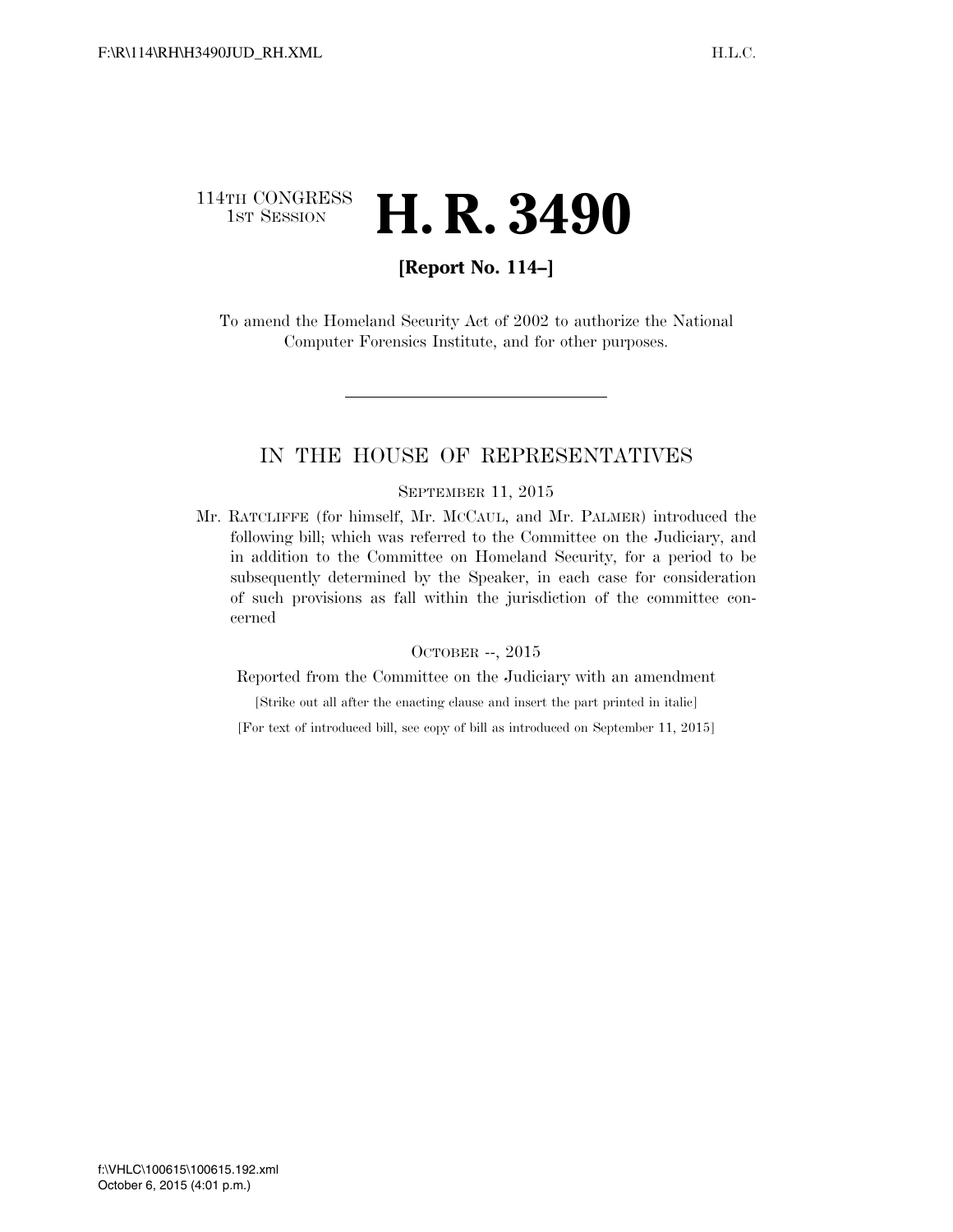# **A BILL**

To amend the Homeland Security Act of 2002 to authorize the National Computer Forensics Institute, and for other purposes.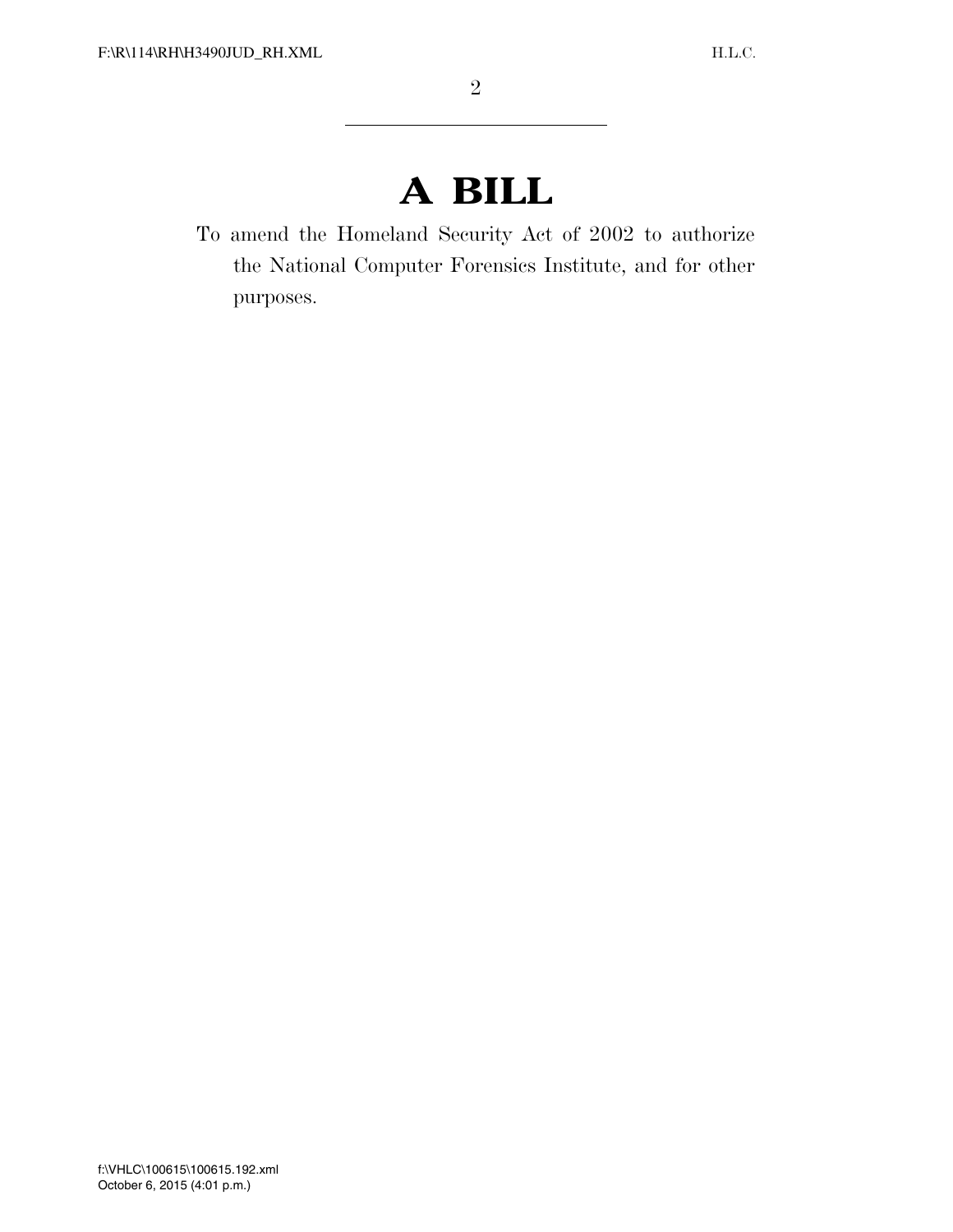*Be it enacted by the Senate and House of Representa- tives of the United States of America in Congress assembled, SECTION 1. SHORT TITLE. This Act may be cited as the ''Strengthening State and Local Cyber Crime Fighting Act''. SEC. 2. AUTHORIZATION OF THE NATIONAL COMPUTER FORENSICS INSTITUTE OF THE DEPARTMENT OF HOMELAND SECURITY. (a) IN GENERAL.—Subtitle C of title VIII of the Homeland Security Act of 2002 (6 U.S.C. 381 et seq.) is amended by adding at the end the following new section: ''SEC. 822. NATIONAL COMPUTER FORENSICS INSTITUTE. ''(a) IN GENERAL.—There is established in the Depart- ment a National Computer Forensics Institute (in this sec- tion referred to as the 'Institute'), to be operated by the United States Secret Service, for the dissemination of home- land security information related to the investigation and prevention of cyber and electronic crime and related threats to educate, train, and equip State, local, tribal, and terri- torial law enforcement officers, prosecutors, and judges. ''(b) FUNCTIONS.—The functions of the Institute shall include the following: ''(1) Educating State, local, tribal, and terri- torial law enforcement officers, prosecutors, and judges on current—*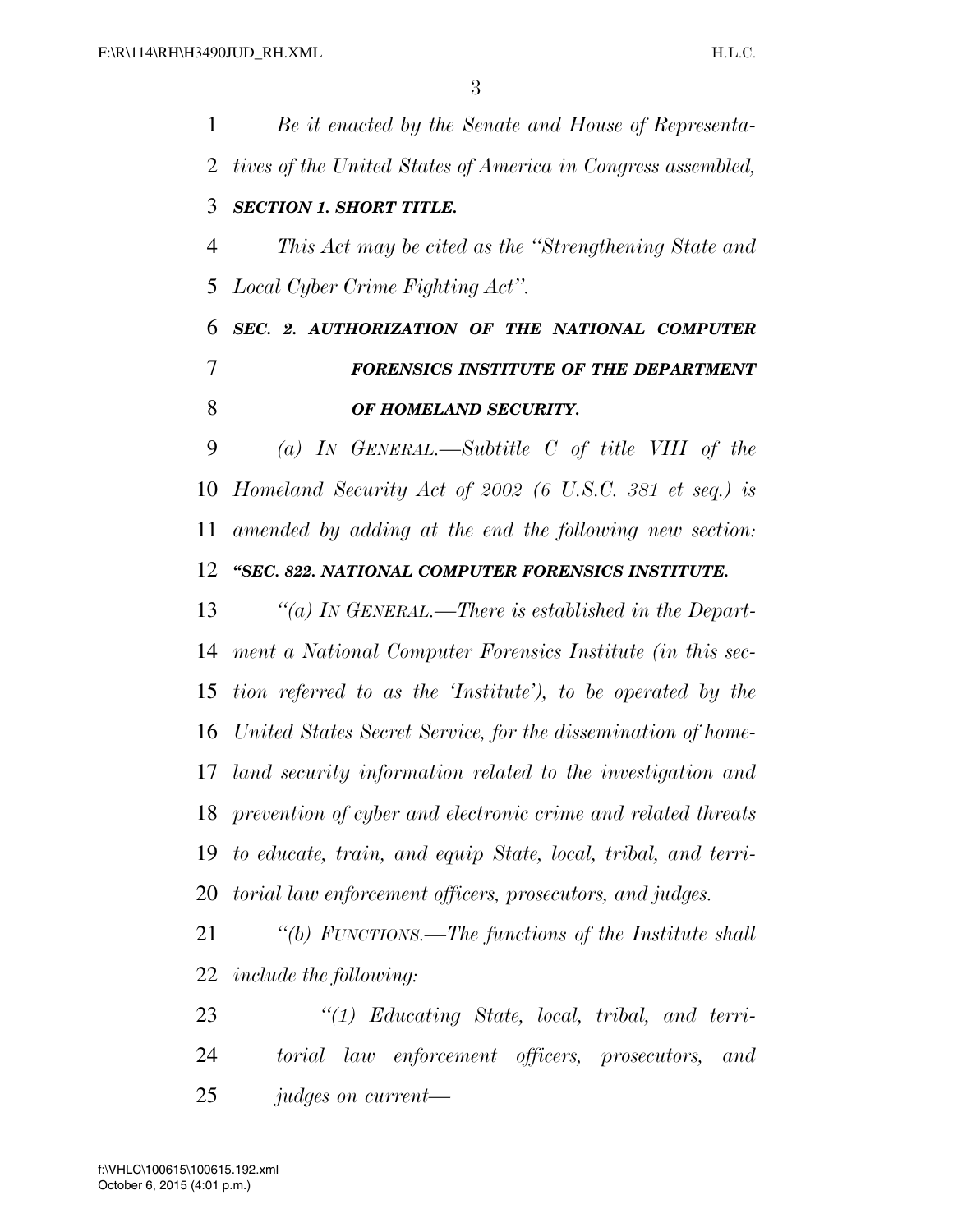| $\mathbf{1}$   | $\lq (A)$ cyber and electronic crimes and related                  |
|----------------|--------------------------------------------------------------------|
| $\overline{2}$ | <i>threats</i> ;                                                   |
| 3              | $\lq\lq(B)$ methods for investigating cyber and                    |
| $\overline{4}$ | electronic crime and related threats and con-                      |
| 5              | ducting computer and mobile device forensic ex-                    |
| 6              | aminations; and                                                    |
| 7              | $"$ (C) prosecutorial and judicial challenges                      |
| 8              | related to cyber and electronic crime and related                  |
| 9              | threats, and computer and mobile device forensic                   |
| 10             | <i>examinations.</i>                                               |
| 11             | $\lq(2)$ Training State, local, tribal, and territorial            |
| 12             | law enforcement officers to-                                       |
| 13             | $\lq (A)$ conduct cyber and electronic crime and                   |
| 14             | related threat investigations;                                     |
| 15             | $\lq\lq B$ conduct computer and mobile device                      |
| 16             | forensic examinations; and                                         |
| 17             | $\lq\lq C$ respond to network intrusion inci-                      |
| 18             | dents.                                                             |
| 19             | $\lq(3)$ Training State, local, tribal, and territorial            |
| 20             | law enforcement officers, prosecutors, and judges on               |
| 21             | methods to obtain, process, store, and admit digital               |
| 22             | <i>evidence in court.</i>                                          |
| 23             | "(c) PRINCIPLES.—In carrying out the functions                     |
| 24             | under subsection $(b)$ , the Institute shall ensure, to the extent |
| 25             | practicable, that timely, actionable, and relevant expertise       |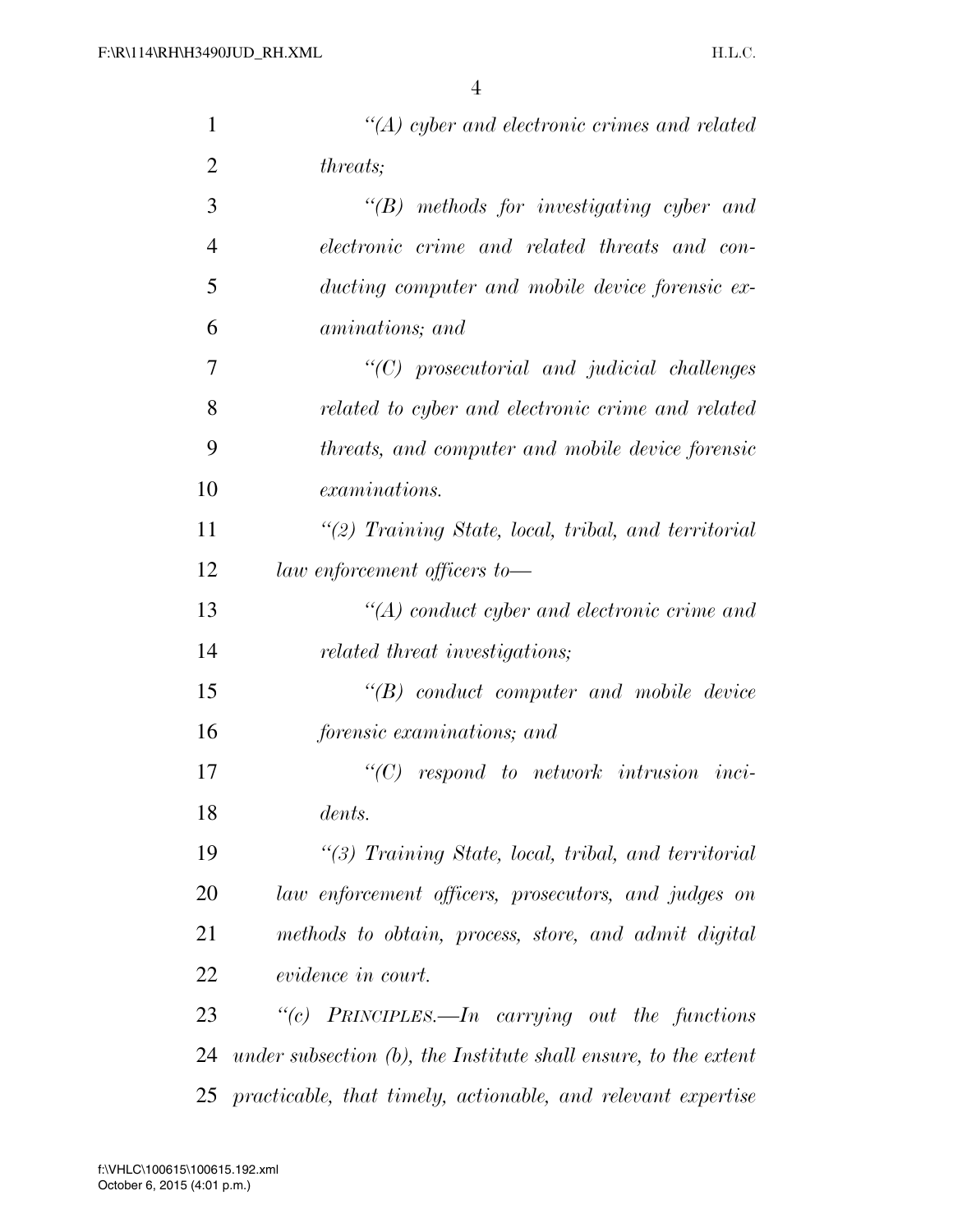*and homeland security information related to cyber and electronic crime and related threats is shared with State, local, tribal, and territorial law enforcement officers, pros-ecutors, and judges.* 

 *''(d) EQUIPMENT.—The Institute is authorized to pro- vide State, local, tribal, and territorial law enforcement of- ficers, prosecutors, and judges with computer equipment, hardware, software, manuals, and tools necessary to con- duct cyber and electronic crime and related threats inves- tigations and computer and mobile device forensic examina-tions.* 

 *''(e) ELECTRONIC CRIME TASK FORCES.—The Insti- tute shall facilitate the expansion of the Secret Service's net- work of Electronic Crime Task Forces through the addition of task force officers of State, local, tribal, and territorial law enforcement officers, prosecutors, and judges educated and trained at the Institute, in addition to academia and private sector stakeholders.* 

 *''(f) COORDINATION WITH FEDERAL LAW ENFORCE- MENT TRAINING CENTER.—The Institute shall seek oppor- tunities to coordinate with the Federal Law Enforcement Training Center within the Department to help enhance, to the extent practicable, the training provided by the Cen- ter to stakeholders, including by helping to ensure that such training reflects timely, actionable, and relevant expertise*